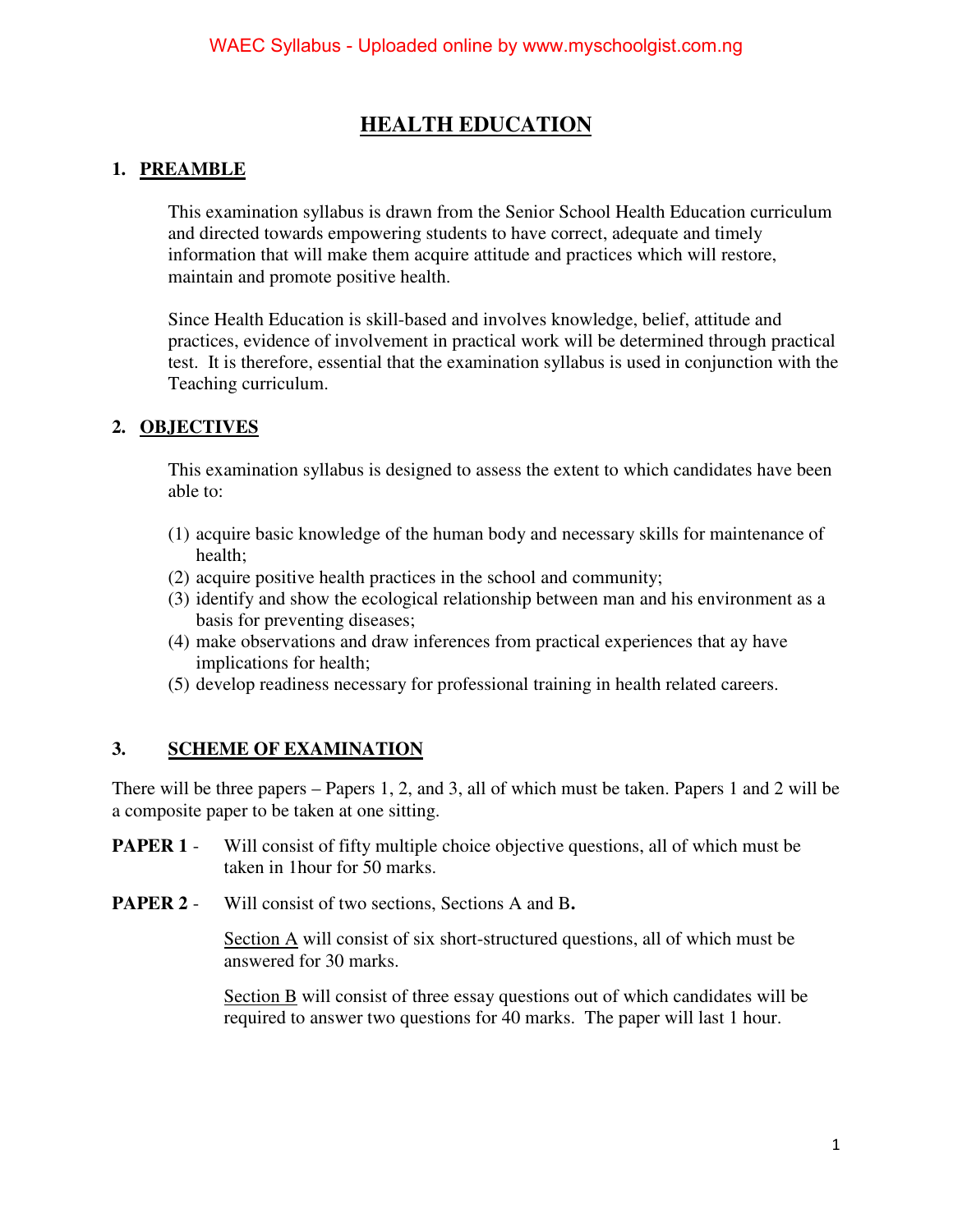**PAPER 3** - Will be a practical test for school candidates and an alternative test of practical work for private candidates. The paper will last for 1<sup>3</sup>/4 hours and carry 80 marks.

### **DETAILED SYLLABUS**

| <b>CONTENTS</b>                                                                                                                        | <b>NOTES</b>                                                                                                                     |
|----------------------------------------------------------------------------------------------------------------------------------------|----------------------------------------------------------------------------------------------------------------------------------|
| A. HISTORY AND DEVELOPMENT OF HEALTH                                                                                                   |                                                                                                                                  |
| <b>EDUCATION</b>                                                                                                                       |                                                                                                                                  |
| 1. Meaning and setting for health Education.                                                                                           | Students should visit to observe community, health<br>facility and work place base, health education<br>programmes and services. |
| (a) Meaning                                                                                                                            |                                                                                                                                  |
| (b) Setting:                                                                                                                           |                                                                                                                                  |
| home-based;<br>(i)<br>school-based;<br>(ii)<br>community-based;<br>(iii)<br>health facility-based;<br>(iv)<br>work place-based.<br>(v) |                                                                                                                                  |
| (c) Meaning of health promotion.                                                                                                       |                                                                                                                                  |
| B. HUMAN ANATOMY AND PHYSIOLOGY                                                                                                        |                                                                                                                                  |
| 1. Cells and tissues of Human Body.                                                                                                    |                                                                                                                                  |
| (a) Types of cell:                                                                                                                     |                                                                                                                                  |
| somatic cells;<br>(i)<br>sex cells.<br>(ii)                                                                                            | Structure of a typical animal cell and functions of its<br>parts should be discussed.                                            |
| (b) Cell division:                                                                                                                     |                                                                                                                                  |
| Mitosis;<br>(i)<br>(ii)<br>Meiosis                                                                                                     | Differences between mitosis and meiosis should be<br>emphasized.                                                                 |
| (c) Cell differentiation:<br>Formation of tissues,<br>Organs and Systems.                                                              | Mention should be made of epithelial, connective and<br>muscular tissue, an organ and a system should be<br>explained.           |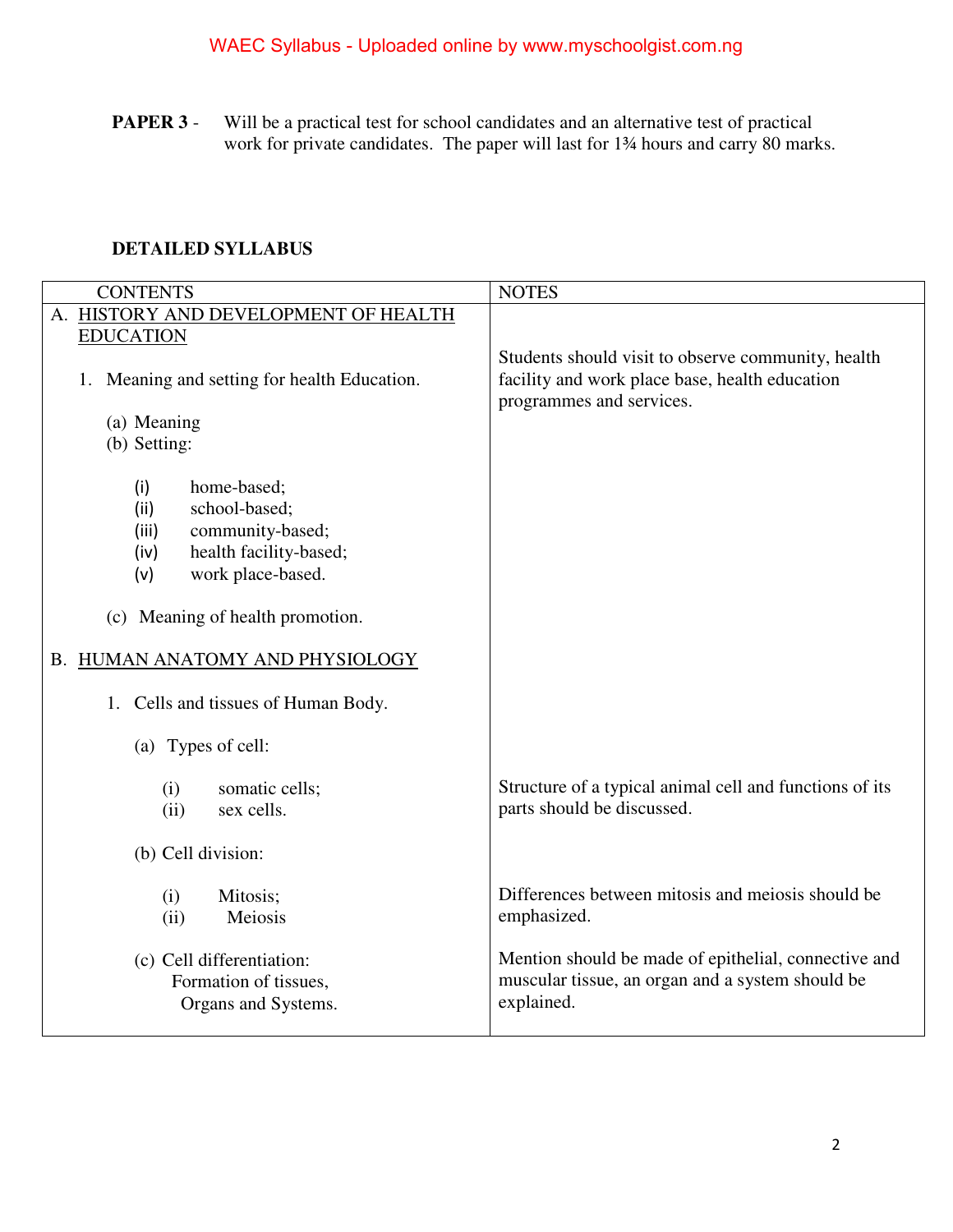| <b>NOTES</b>                                                                                                                                                                                                |
|-------------------------------------------------------------------------------------------------------------------------------------------------------------------------------------------------------------|
| (1) Differences between growth and development<br>should be emphasized.                                                                                                                                     |
| (2) Factors that affect growth and development<br>should be discussed.                                                                                                                                      |
| Accommodation should be discussed.<br>Process of hearing and balancing should be discussed                                                                                                                  |
|                                                                                                                                                                                                             |
| A chart/model of a human skeleton should be                                                                                                                                                                 |
| examined.<br>Types of bones that make up the mammalian skeleton<br>should be identified.                                                                                                                    |
| Emphasis should be on synovial joint.<br>(1)<br>Location of the different types of joint<br>(2)<br>should be identified.<br>(3)<br>Specific examples should be used to<br>illustrate the classes of levers. |
| The three different types of muscles should be<br>discussed in relation to their functions.                                                                                                                 |
|                                                                                                                                                                                                             |
| Reference should be made to origin and insertion of<br>muscles in relation to movement.                                                                                                                     |
| <b>NOTES</b>                                                                                                                                                                                                |
|                                                                                                                                                                                                             |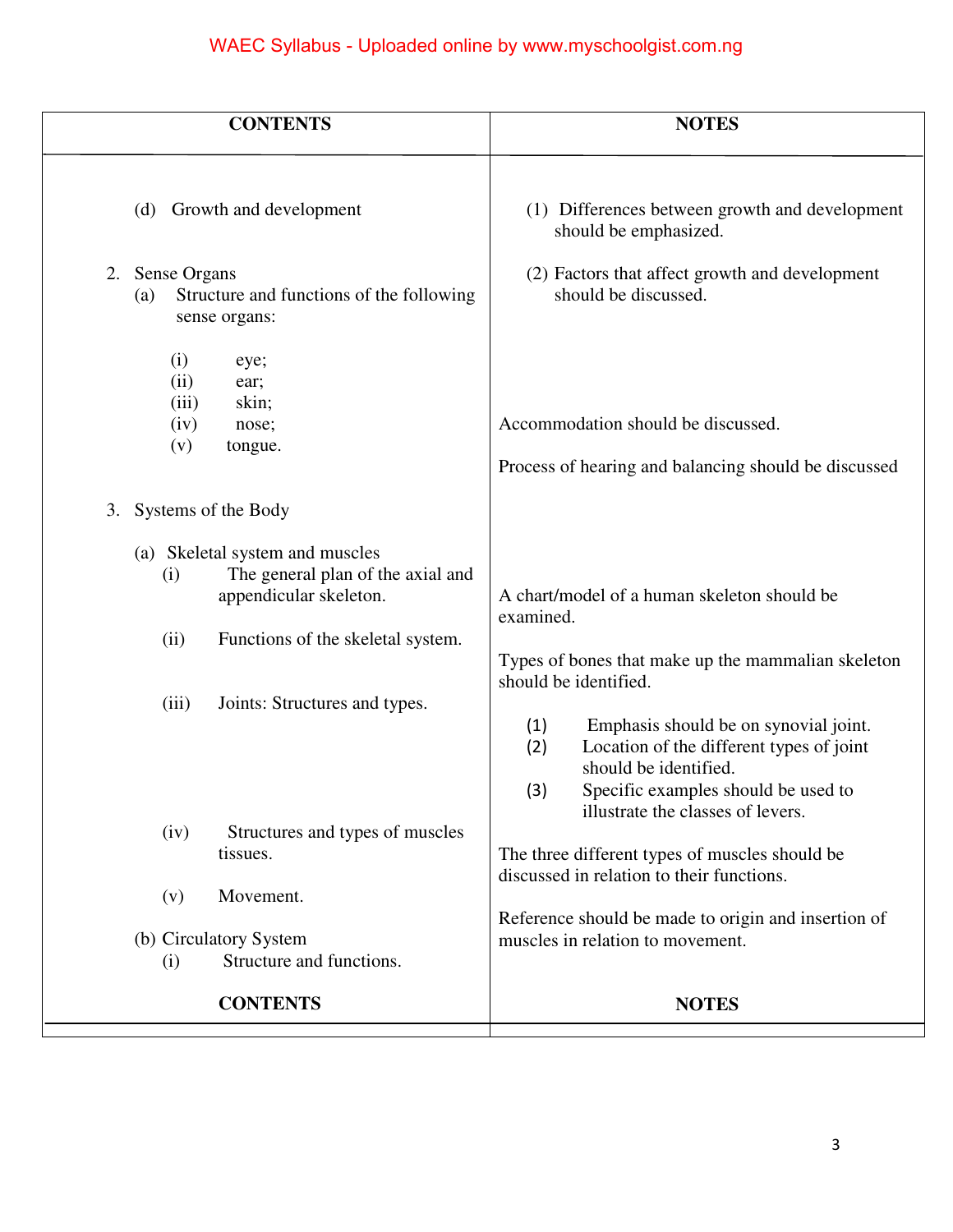|             |       | Heart<br>(I)                                                                                                                                                                             | Candidates should examine the heart of a dissected<br>mammal.                                                                                                                    |
|-------------|-------|------------------------------------------------------------------------------------------------------------------------------------------------------------------------------------------|----------------------------------------------------------------------------------------------------------------------------------------------------------------------------------|
|             |       | (II)<br>Blood and lymph vessels                                                                                                                                                          | Pulse rate should be counted. The web of a toad/frog<br>should be examined with a hand lens to observe the<br>capillaries. The importance of lymph nodes should be<br>mentioned. |
|             | (ii)  | Composition of blood and lymph                                                                                                                                                           | Prepared slides of blood should be observed under                                                                                                                                |
| circulation | (iii) | (I)<br>Blood and lymph                                                                                                                                                                   | microscope.<br>Pulmonary and systemic circulation should be<br>emphasized.                                                                                                       |
|             |       | (II)<br>Process of blood clotting                                                                                                                                                        |                                                                                                                                                                                  |
|             | (iv)  | Blood groups, rhesus factors<br>hemoglobin, genotype.                                                                                                                                    | The relevance of these factors in relation to blood<br>transfusion should be mentioned.                                                                                          |
|             | (v)   | Diseases disorder of the<br>circulatory system and their<br>causes; sickle cell anaemia,<br>leukaemia, haemophilia<br>arteriosclerosis, hypertension,<br>coronary thrombosis and stroke. | (1) Heredity aspect of sickle cell and haemophilia<br>should be discussed.<br>(2) Prevention of anaemia and arteriosclerosis<br>should be discussed.                             |
|             | (c)   | Digestive system                                                                                                                                                                         |                                                                                                                                                                                  |
|             | (i)   | Organs of the digestive system and<br>their functions.                                                                                                                                   | Candidates should examine the alimentary canal of a<br>dissected mammal. The location and function of<br>accessory organs of digestion should be emphasized.                     |
|             | (ii)  | Process of digestion                                                                                                                                                                     | Digestive enzymes should be discussed in relation to<br>substrates and end-product.                                                                                              |
|             |       | <b>CONTENTS</b>                                                                                                                                                                          | <b>NOTES</b>                                                                                                                                                                     |
|             | (iii) | Absorption, assimilation and<br>metabolism.                                                                                                                                              | (1) Mentioned should be made of tissue respiration<br>in relation to metabolism.                                                                                                 |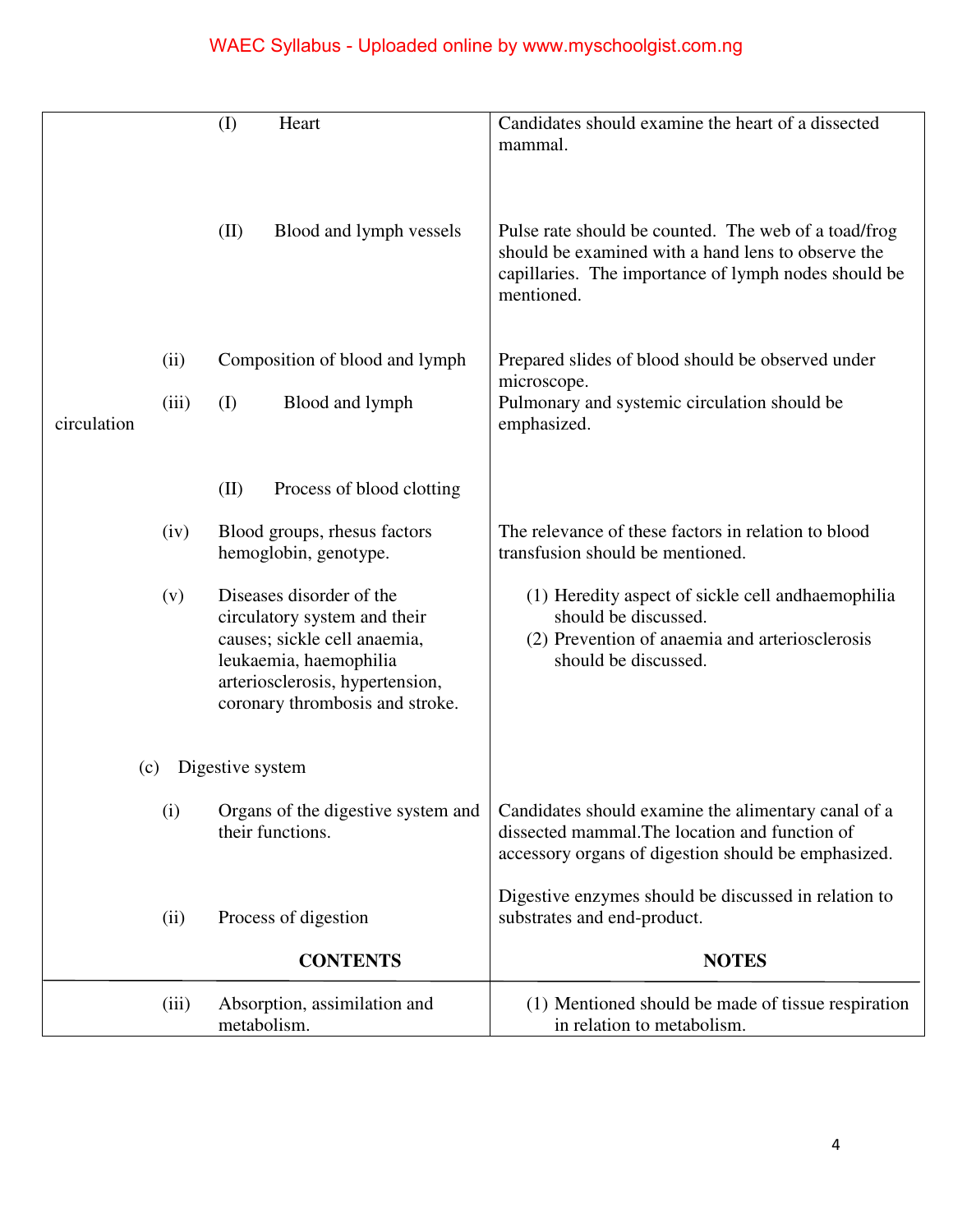|                         |                                                                                                       | (2) Osmosis and diffusion should be demonstrated<br>and their importance in absorption should be<br>emphasized.                                                                                                                                                                     |
|-------------------------|-------------------------------------------------------------------------------------------------------|-------------------------------------------------------------------------------------------------------------------------------------------------------------------------------------------------------------------------------------------------------------------------------------|
| (iv)                    | Diseases/disorders of the digestive<br>system and their prevention.                                   | Importance of proper eating habits and the effects of<br>over-eating and under-eating should be discussed.                                                                                                                                                                          |
|                         | (d) Excretory System                                                                                  |                                                                                                                                                                                                                                                                                     |
| (i)                     | Structure and functions of the<br>kidney and skin.                                                    | (1) Candidates should examine the parts of the<br>urinary system of a dissected mammal.<br>(2) Candidates should examine prepared slides of<br>the skin under the microscope.                                                                                                       |
| (ii)                    | Process of urine formation.                                                                           | Reference should be made to the excretory functions of<br>the lungs. The use of dialysis machine for kidney<br>failure should be mentioned.                                                                                                                                         |
|                         | (e) Respiratory System                                                                                |                                                                                                                                                                                                                                                                                     |
| (i)                     | Structure and functions of the<br>respiratory system                                                  | Candidates should examine the respiratory organs of a<br>dissected mammals.                                                                                                                                                                                                         |
| (ii)<br><b>CONTENTS</b> | Process of respiration<br>Mechanism of breathing<br>(I)<br>(II)<br>Gaseous exchange.                  | Experiment to demonstrate the inhalation and<br>exhalation of air should be performed.<br>Total, complemental and residual air should be<br>explained.<br>Experiment to show that expired air contains more<br>carbon dioxide and water vapour should be performed.<br><b>NOTES</b> |
| (iii)                   | Tissue/Cellular<br>(III)<br>respiration.<br>Diseases/disorders of the<br>respiratory system and their |                                                                                                                                                                                                                                                                                     |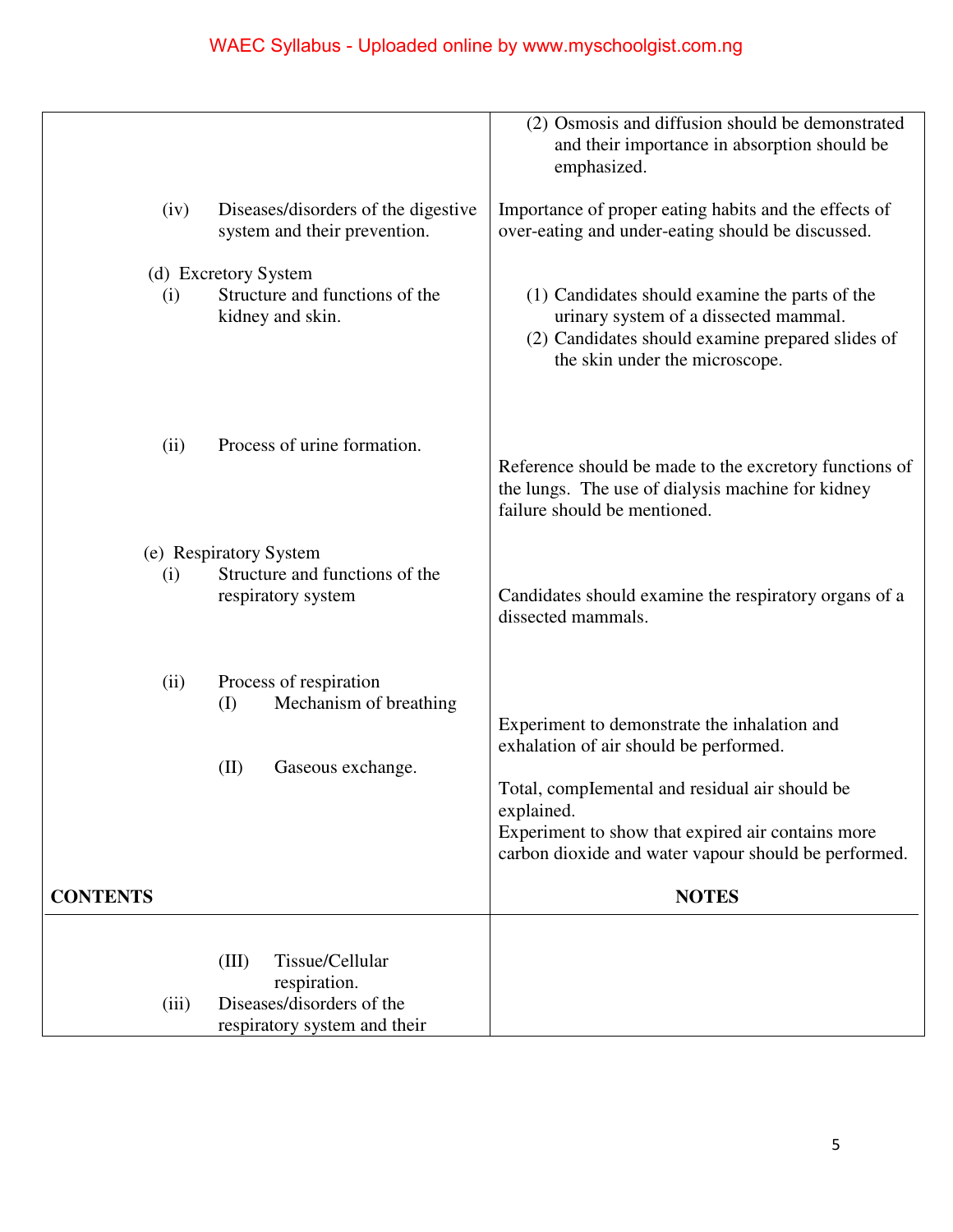|                                       |       | control.                                                             |                                                                               |
|---------------------------------------|-------|----------------------------------------------------------------------|-------------------------------------------------------------------------------|
|                                       |       |                                                                      |                                                                               |
|                                       |       |                                                                      |                                                                               |
| (f)                                   | (i)   | Nervous System:<br>Structure and functions of the                    | The brain, spinal cord and nerves should be discussed.                        |
|                                       |       | components of the nervous system                                     |                                                                               |
|                                       | (ii)  | Voluntary and involuntary actions                                    |                                                                               |
|                                       | (iii) | Diseases/disorders of the nervous                                    | The reflex arc should be studied.                                             |
|                                       |       | system.                                                              |                                                                               |
|                                       |       | (g) Endocrine System:<br>Location of the different endocrine glands, |                                                                               |
| the hormones produced and their       |       |                                                                      | (1) Characteristics of endocrine glands should                                |
| functions.                            |       |                                                                      | mentioned.                                                                    |
| (h) Homeostasis                       |       |                                                                      | (2) Charts/models should be used to study the                                 |
|                                       |       |                                                                      | location of the glands.                                                       |
|                                       |       |                                                                      | $(3)$ The effects of over- and under – secretion of                           |
|                                       |       | Physiological factors affecting                                      | hormones should be emphasized.                                                |
|                                       |       | homeostatis                                                          | (1) Body temperature, blood sugar level, water                                |
|                                       |       |                                                                      | balance, electrolytes balance, pH and blood                                   |
|                                       |       |                                                                      | pressure should be highlighted.                                               |
| 4.                                    |       | Posture and Postural Defects.                                        | (2) Candidates should test urine with litmus paper                            |
| (i) Definition;<br>(ii)               |       | Characteristics of correct posture.                                  | and also, count pulse rate.<br>(3) Mention should be made of the positive and |
|                                       |       |                                                                      | negative feed back control system.                                            |
|                                       |       |                                                                      |                                                                               |
|                                       | (iii) | Determination of correct postures                                    | Posture should be related to the following: sitting;                          |
|                                       |       |                                                                      | standing; walking and lifting.                                                |
|                                       | (iv)  | Types of postural defects:<br>Flat foot; scoliosis, kyphosis and     | The roles of nutrition and exercise as determinants of                        |
| lordosis                              |       |                                                                      | correct posture should be discussed.                                          |
|                                       |       |                                                                      | (1) The causes of postural defects e.g. habits,                               |
|                                       |       |                                                                      | accidents, heredity and diseases should be                                    |
|                                       |       | <b>CONTENTS</b>                                                      | discussed.                                                                    |
|                                       |       |                                                                      | <b>NOTES</b>                                                                  |
|                                       | (v)   | Effects of incorrect posture on                                      | (2) The roles of orthopaedichospital and                                      |
| physical                              |       |                                                                      | physiotherapy unit in the correction of postural                              |
| appearance, position and functions of |       |                                                                      | defect should be mentioned.                                                   |
| body organs.                          |       |                                                                      |                                                                               |
| C. PERSONAL HEALTH                    |       |                                                                      |                                                                               |
|                                       |       |                                                                      |                                                                               |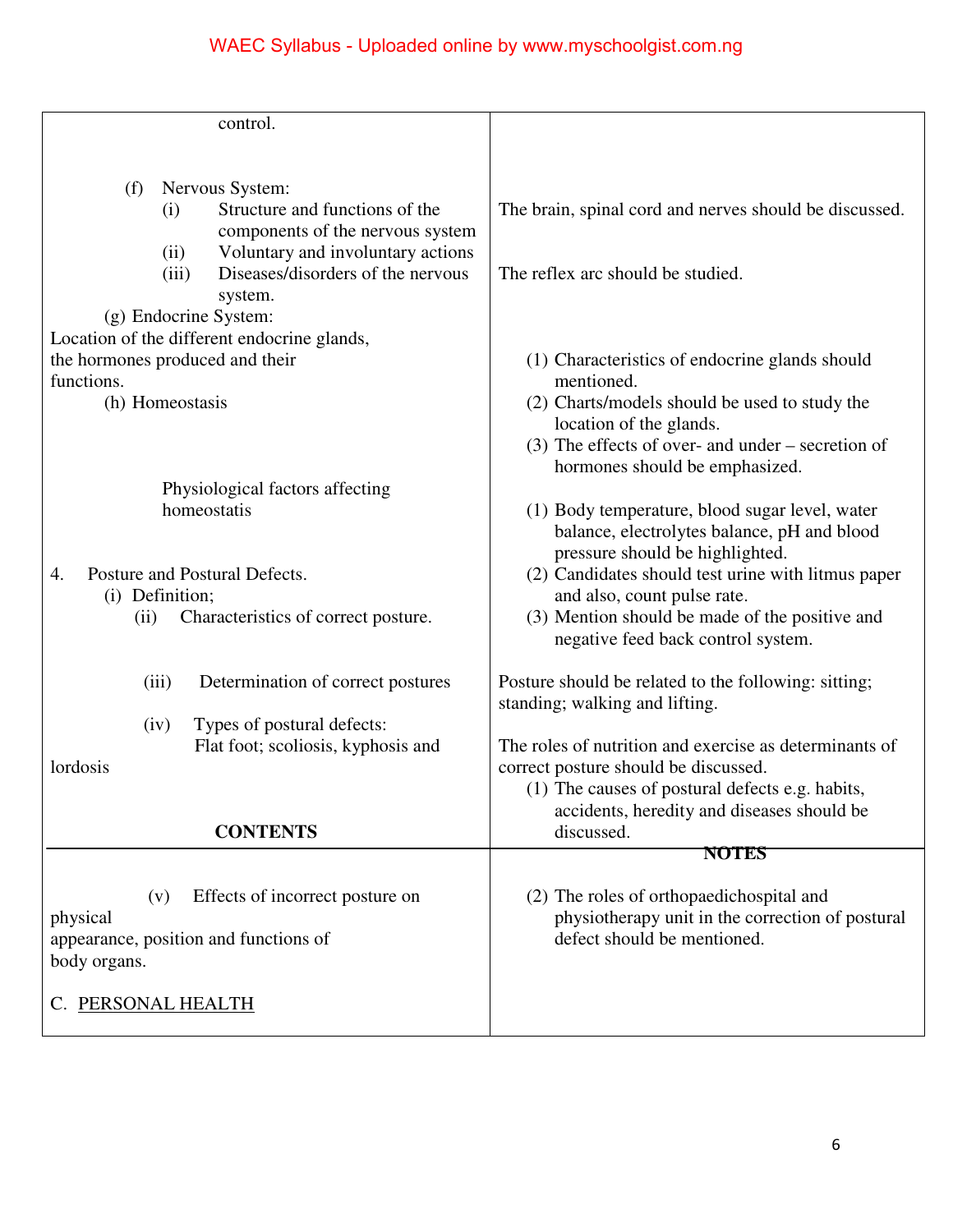| 1. | Meaning and importance of physical health.             |                                                                                 |
|----|--------------------------------------------------------|---------------------------------------------------------------------------------|
| 2. | Personal hygiene                                       |                                                                                 |
| 3. | Promotion and maintenance of health:<br>(a) Definition | Care of body parts including the teeth, mouth, hair,                            |
|    | (b) Factors and their roles in the maintenance of      | hands and nails should be discussed.                                            |
|    | health.                                                |                                                                                 |
|    | 4. Health Screening                                    |                                                                                 |
|    |                                                        |                                                                                 |
|    | (a) Eye defects and their corrections.                 |                                                                                 |
|    | Myopia;                                                |                                                                                 |
|    | Hypermetropia;                                         | The use of snellen chart for vision screening should be                         |
|    | Astigmatism;                                           | mentioned. The roles of eye specialist in the correction                        |
|    | Presbyopia;                                            | of the defects should be discussed.                                             |
|    | Squints (cross eye).                                   |                                                                                 |
|    | (b) Auditory defects                                   | Otitis media should be mentioned                                                |
|    | (c) Conductive impairment                              |                                                                                 |
|    |                                                        |                                                                                 |
|    |                                                        | The use of tuning fork; audiometer, guitar strings and                          |
|    |                                                        | wrist watch in auditory screening should be mentioned.                          |
|    | (ii) Neurosensory impairment                           | Also, mention should be made of the sign language.                              |
|    | (iii) Disorder of the skin                             |                                                                                 |
|    | (iv) Care of the eye, ear and skin.                    |                                                                                 |
|    |                                                        |                                                                                 |
| 5. | Dental health education                                |                                                                                 |
|    | Meaning and types<br>(i)                               |                                                                                 |
|    | (ii)<br>Types of human teeth                           |                                                                                 |
|    |                                                        |                                                                                 |
|    | Teeth diseases<br>(iii)                                |                                                                                 |
|    |                                                        |                                                                                 |
|    |                                                        | <b>NOTES</b>                                                                    |
|    | <b>CONTENTS</b>                                        |                                                                                 |
|    | Dental caries and gingivitis should be                 | Structure and functions of the different types of teeth<br>should be discussed. |
|    | mentioned.                                             |                                                                                 |
|    |                                                        |                                                                                 |
|    | D. COMMUNITY HEALTH                                    |                                                                                 |
|    |                                                        |                                                                                 |
| 1. | Community health services                              |                                                                                 |
|    | (a) Definition                                         |                                                                                 |
|    | (b) Providers:                                         |                                                                                 |
|    | Orthodox services e.g. primary health<br>(i)           |                                                                                 |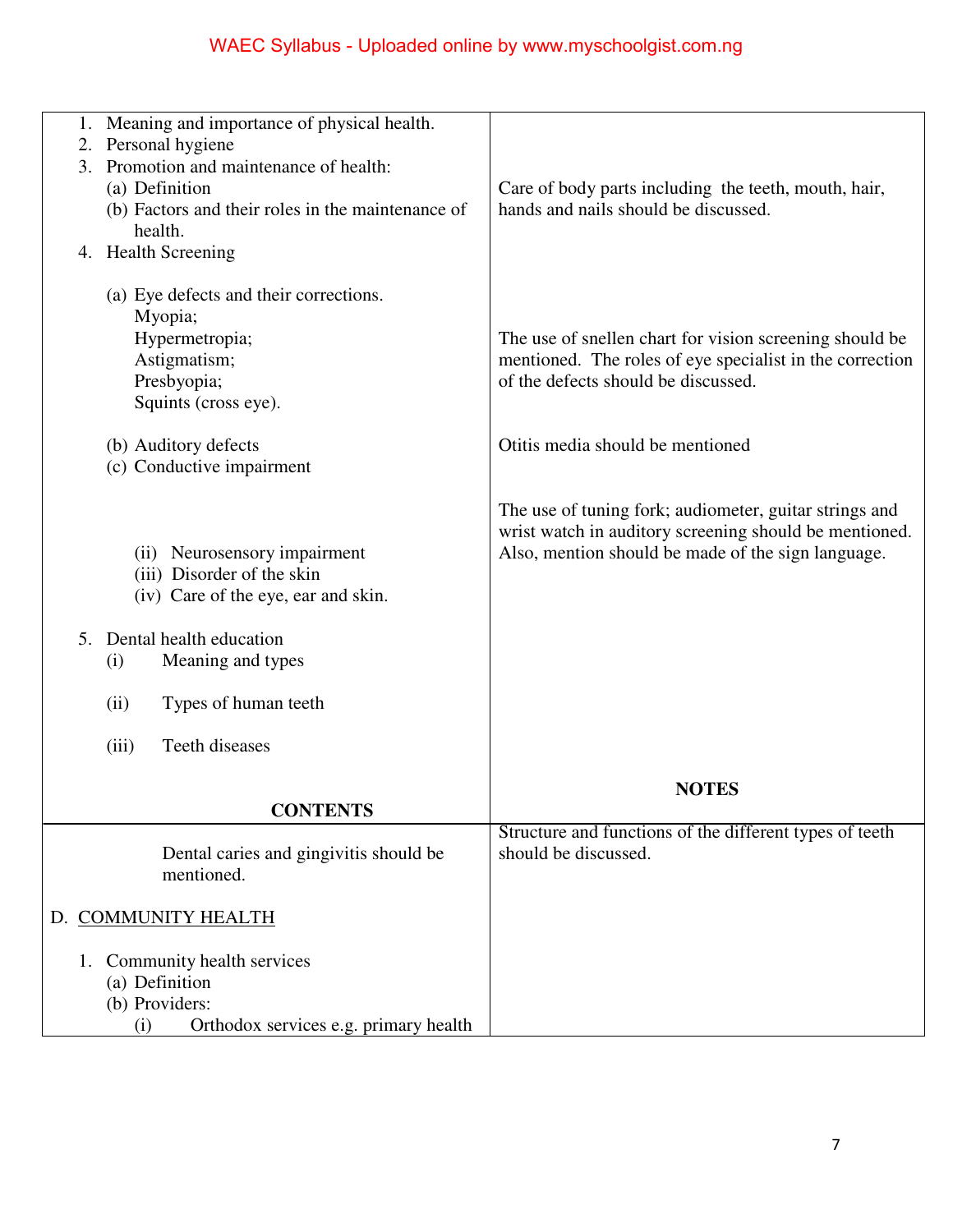|    |                | care;                                                        | Advantages and disadvantages of traditional medicine             |
|----|----------------|--------------------------------------------------------------|------------------------------------------------------------------|
|    | (ii)           | Traditional services e.g. bone setters,<br>birth attendance. | should be mentioned.                                             |
|    |                | (c) Community efforts in health promotion.                   |                                                                  |
|    |                |                                                              |                                                                  |
| 2. |                | School health programme                                      | Awareness campaign should be discussed.                          |
|    | (a) Definition |                                                              |                                                                  |
|    |                | (b) Components                                               |                                                                  |
|    | (i)            | Skill-based health education                                 |                                                                  |
|    | (ii)           | Healthful school environment                                 |                                                                  |
|    | (iii)          | School feeding services                                      | Both physical and biological environment should be<br>discussed. |
|    | (iv)           | School health and nutrition services                         |                                                                  |
|    | (v)            | School, home and community<br>relationship.                  |                                                                  |
|    |                | (c) Goals and Objectives.                                    |                                                                  |
|    |                | (d) Linkages for promotion (initiatives)                     |                                                                  |
|    |                |                                                              |                                                                  |
|    | (i)            | Health Promoting School (HPS)                                |                                                                  |
|    | (ii)           | Child-Friendly School (CFS)                                  |                                                                  |
|    | (iii)          | Focusing resources on Effective                              |                                                                  |
|    |                | Schools Health (FRESH)                                       |                                                                  |
|    | (iv)           | Life Skills (LS)                                             |                                                                  |
|    | (v)            | Education for All (EFA)                                      |                                                                  |
|    |                |                                                              |                                                                  |
|    |                |                                                              |                                                                  |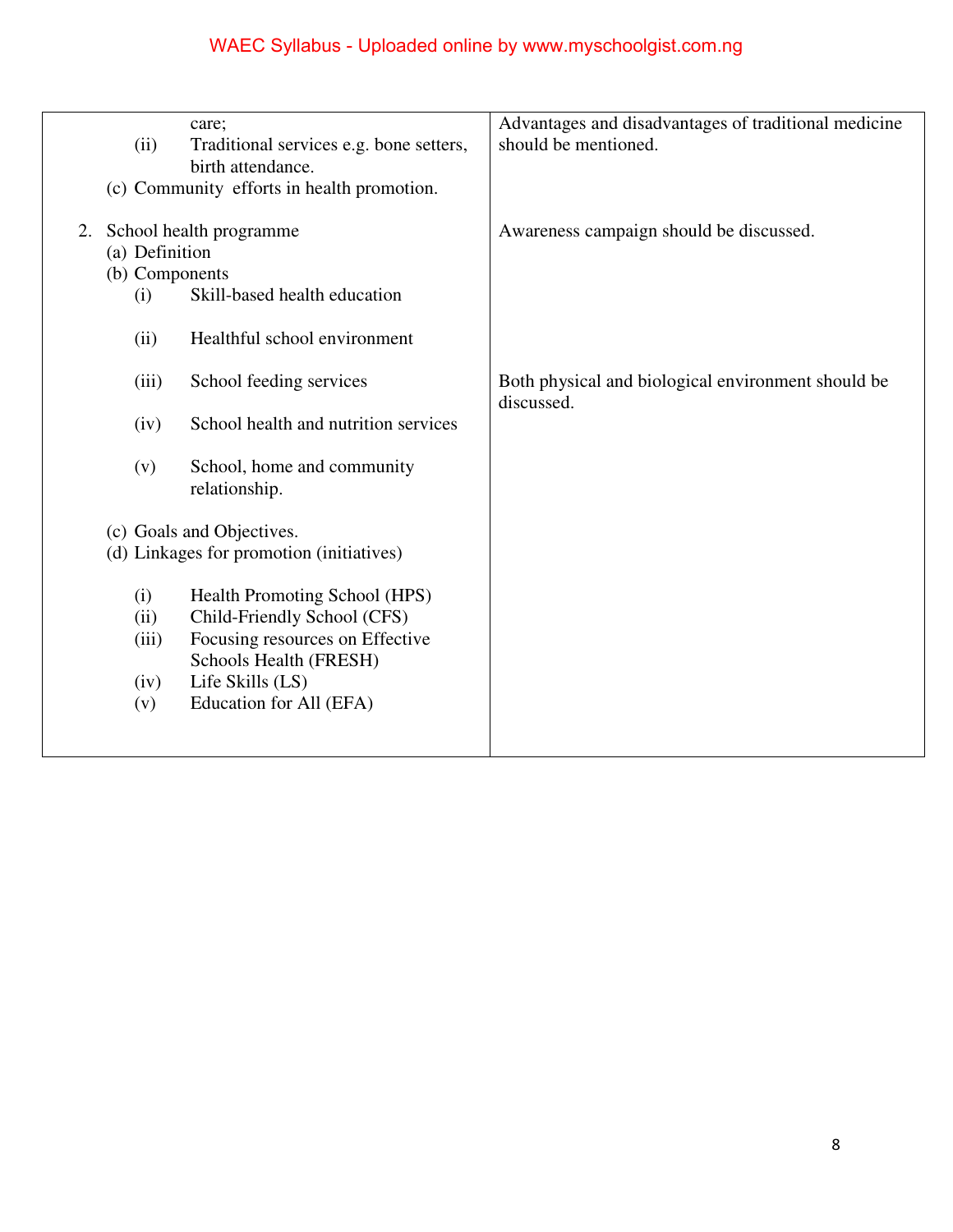| <b>CONTENTSNOTES</b>                                                                                                                                                                     |                                                                                                                             |
|------------------------------------------------------------------------------------------------------------------------------------------------------------------------------------------|-----------------------------------------------------------------------------------------------------------------------------|
| 3. Family health<br>(a) Meaning<br>(b) Different aspects of family health:<br>Matenal and child health<br>(c) Family size and budgeting                                                  | Antenatal care, immunization, oral rehydration therapy<br>(ORT), breast feeding and safe motherhood should be<br>discussed. |
| 4. Ageing and death education<br>(a) Definition and features of the elderly.<br>(b) Ways of relating with the elderly.<br>(c) Meaning of grief and death.<br>(d) Common causes of death. |                                                                                                                             |
| 5. Epidemiology and vital statistics<br>Definitions<br>(a)                                                                                                                               | Candidates should be able to define epidemiology, vital<br>statistics and population dynamics.                              |
| (b) Components of vital statistics<br>Birth rate<br>(i)<br>Mortality rate<br>(ii)<br>Morbidity rate<br>(iii)                                                                             | The importance and use of health records should be<br>stressed.                                                             |
| (c) Uses of the major components of vital<br>statistics.                                                                                                                                 |                                                                                                                             |
| E. ENVIRONMENTAL HEALTH<br>1. Housing.<br>(a) Criteria for good housing to include<br>siting, ventilation, lighting and<br>sanitation.<br>(b) Components of a standard house.            | Effects of poor sanitation and pest infestation in home<br>should be discussed.                                             |
| Water supply<br>2.<br>(a) Definition and sources<br>(b) Purification and uses.                                                                                                           | Effects of substandard housing on health should be<br>discussed.                                                            |
| Waste disposal<br>3.<br>(a) Meaning<br>(b) Types:<br>$(i)$ refuse;<br>(ii) Sewage.<br>(c) Methods                                                                                        | Sources should include rain, borehole, rivers, streams,<br>springs, well pond, pipe borne water                             |
| Pollution<br>4.<br>(a) Meaning<br>(b) Types: air, water, soil and noise.                                                                                                                 | Advantages and disadvantages of each method should<br>be discussed.                                                         |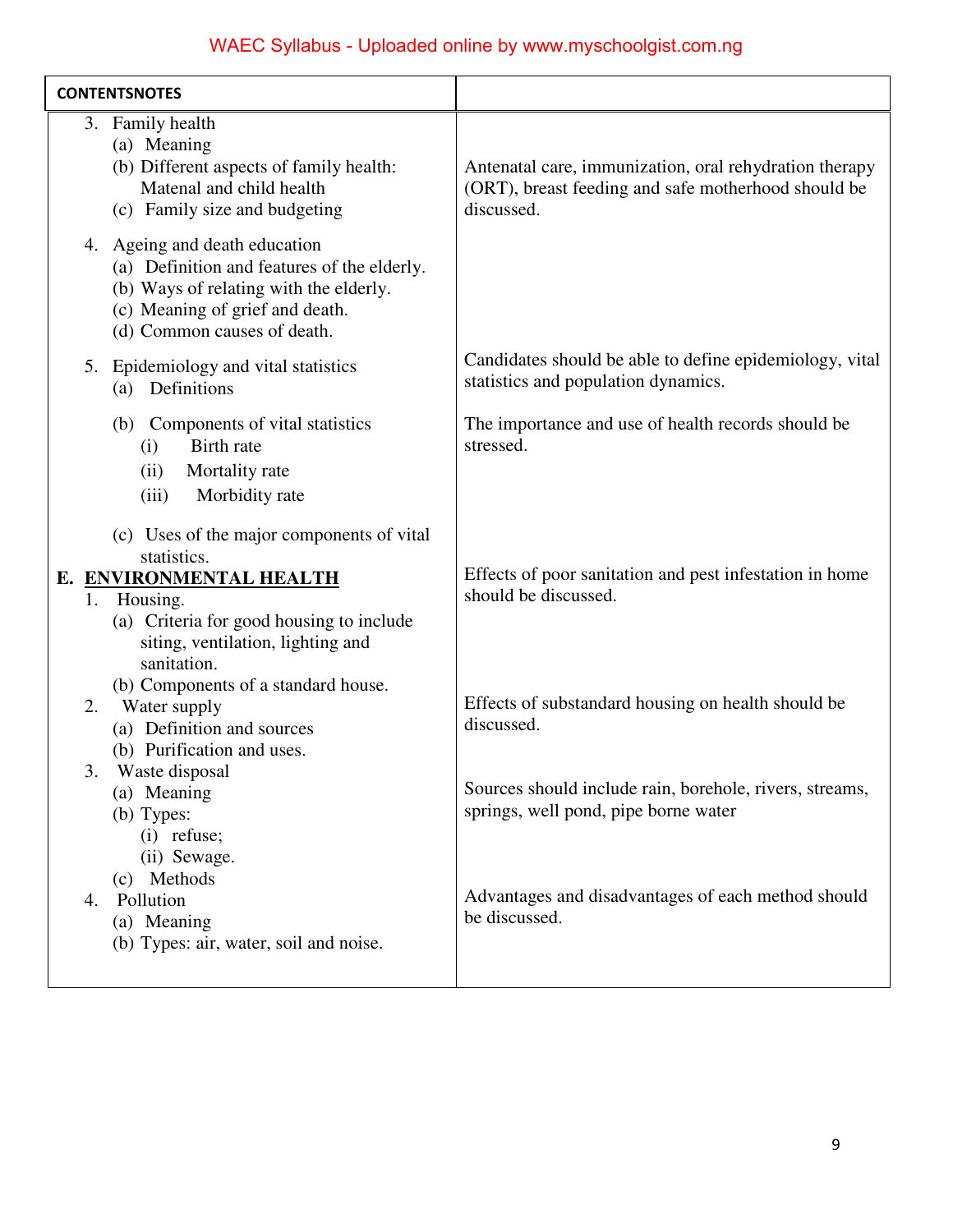| <b>CONTENTSNOTES</b>                                                                                                                    |                                                                                                                                                    |
|-----------------------------------------------------------------------------------------------------------------------------------------|----------------------------------------------------------------------------------------------------------------------------------------------------|
| (c) Meaning and sources of pollutants.<br>(d) Health consequences of pollution.                                                         |                                                                                                                                                    |
| (C) Industrial occupation<br>(a) Meaning<br>(b) Programmes: Industrial health services<br>(c) Occupation hazard                         | The need for health care and rehabilitation should be<br>discussed.                                                                                |
| (D) Pests and vectors control<br>(a) Meaning<br>(b) Habitats of pests and vectors<br>(c) Harmful effects and control.                   | The need for health insurance schemes should be<br>stressed.<br>Students should be able to identify to differentiate<br>between pests and vectors. |
| F. NUTRITION AND FOOD NUTRIENTS<br>Nutrition                                                                                            |                                                                                                                                                    |
| (i) Classes, sources and functions of food<br>nutrients.                                                                                | Tests for starch, simple and complex sugars, proteins<br>and fats should be carried out.                                                           |
| (ii) Caloric value of food nutrients                                                                                                    | Local example of sources of food nutrients should be<br>mentioned.                                                                                 |
| Balanced/adequate diets<br>2.<br>Definition<br>(a)<br>Classification<br>(b)<br>Nutritional problems<br>(c)                              | Caloric needs in relations to age, occupation and health<br>condition should be discussed.<br>Food deficiency diseases should be emphasized.       |
| Factors influencing feeding habits/choice of<br>3.<br>foods                                                                             | Factors responsible for unbalanced diet and effects<br>associated with poor diet should be discussed.                                              |
| Water<br>4.                                                                                                                             | Factors should include: availability, religion education,<br>age, belief, health condition and cost                                                |
| Nutritional processes: ingestion, digestion,<br>absorption, assimilation and metabolism and<br>defecation/ejection.                     | The role of water in relation to nutrition should be<br>discussed.                                                                                 |
| 6. Beverages<br>(a) Definition<br>(b) Types and effects                                                                                 | Negative and positive effects should be stressed.<br>Nutritional value of non-alcoholic beverages should be<br>stressed.                           |
| Diet for different group of people: children,<br>7.<br>male adolescent; female adolescent;<br>athletes; pregnant woman; adult and aged. | Charts should be used to show diets for the different<br>groups of people.                                                                         |
| <b>CONTENTS</b>                                                                                                                         | <b>NOTES</b>                                                                                                                                       |

Food handling; cleanliness of cooking utensils and surroundings should be discussed. Effects of poor food handling should be stressed.

Effects of washing, boiling, frying, baking and roasting should be discussed.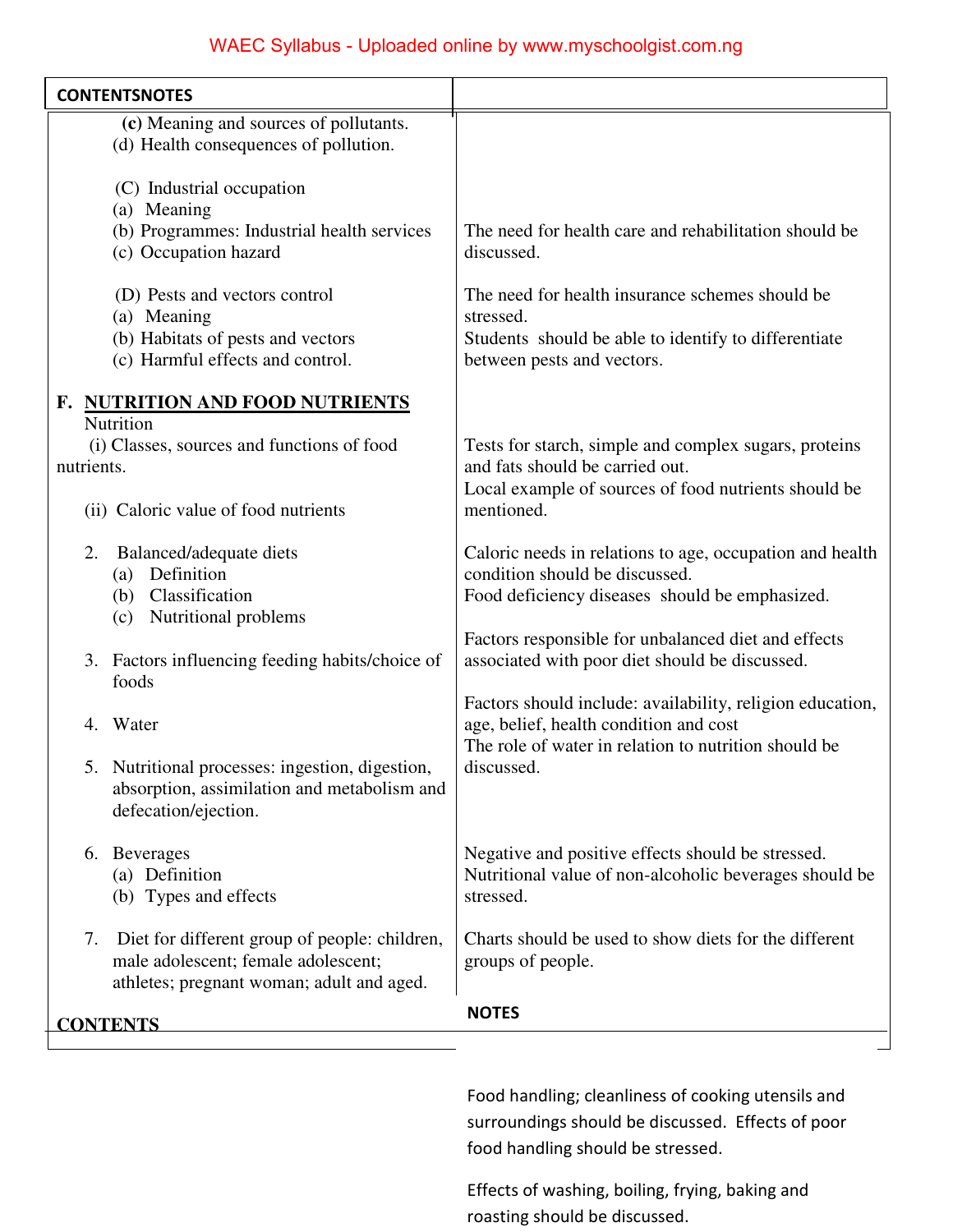| 8. | Food hygiene, preservation and storage<br>(a) Meaning and Principles of food hygiene                                                                                                                                                                                                     |                                                                                                                                    |
|----|------------------------------------------------------------------------------------------------------------------------------------------------------------------------------------------------------------------------------------------------------------------------------------------|------------------------------------------------------------------------------------------------------------------------------------|
|    | (b) Effects of methods of food preparation<br>on nutrients.                                                                                                                                                                                                                              |                                                                                                                                    |
|    | (c) Methods of food preservation:<br>Smoking/drying/dehydration,<br>Freezing/refrigeration, addition of<br>chemicals/sugar salts,<br>Bottling/pickling/canning.                                                                                                                          |                                                                                                                                    |
|    | <b>G. SAFETY EDUCATION AND FIRST AID</b>                                                                                                                                                                                                                                                 |                                                                                                                                    |
| 1. | <b>First Aid</b><br>(a) Meaning/aims and principles of first aid<br>(b) First aid kit<br>(c) Specific emergency conditions cuts;<br>Wounds; bleeding dislocation; fractures;<br>burns; scalds; shocks;<br>asphysia/suffocation; poisoning.<br>(d) Agencies providing First Aid Services. |                                                                                                                                    |
|    | (e) Disaster<br>(i) Meaning and types<br>(ii) Disaster relief activities                                                                                                                                                                                                                 |                                                                                                                                    |
|    | (f) Accident<br>(i) Types and causes<br>(ii) Prevention                                                                                                                                                                                                                                  |                                                                                                                                    |
|    | (g) Disability and rehabilitation<br>Meaning<br>(i)<br>Types and prevention.<br>(ii)                                                                                                                                                                                                     |                                                                                                                                    |
|    | <b>CONTENTS</b>                                                                                                                                                                                                                                                                          | <b>NOTES</b>                                                                                                                       |
|    | H. DRUG, ALCOHOL AND TOBACCO                                                                                                                                                                                                                                                             | Mention should include drug abuse, drug<br>dependence, drug misuse, drug addiction, self<br>medication, alcoholism, rehabilitation |
|    |                                                                                                                                                                                                                                                                                          | This should include oral, injection, inhalation,<br>topical and anal.                                                              |
|    |                                                                                                                                                                                                                                                                                          | Prevention of drug abuse should be highlighted.                                                                                    |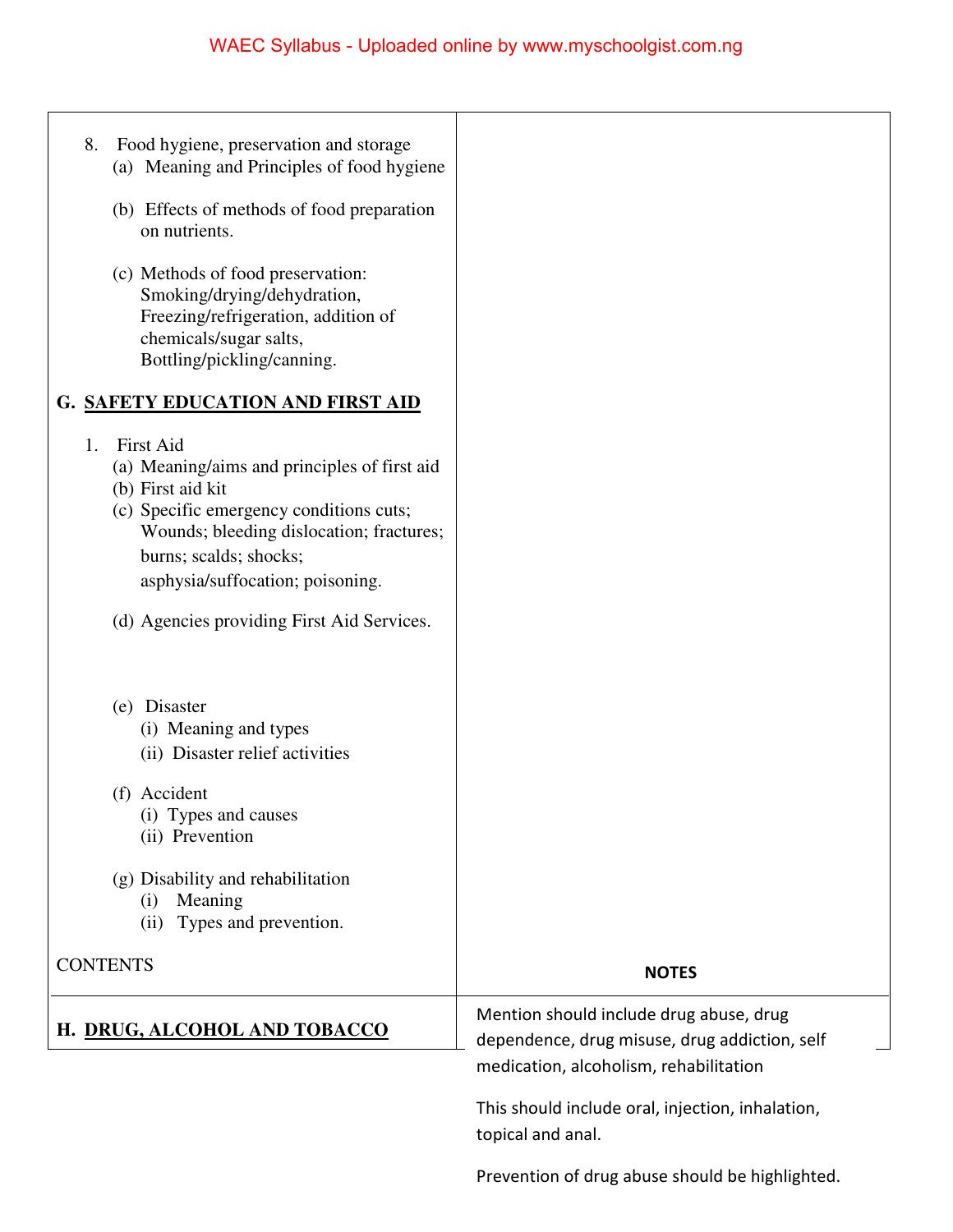| Drug Education<br>1.<br>(a) Terminologies in drug education<br>(b) Classes of drugs commonly abused.<br>(c) Ways of taking drugs into the body<br>(d) Drug abuse and consequences of self<br>medication.<br>Behaviour altering chemicals<br>2.<br>(a) Tobacco<br>(i) Components<br>(ii) Effects of smoking on health.<br>(b) Alcohol on health<br>Effects of alcohol on health.<br>(c) Drugs<br>Effects of drug on health<br><b>COMMUNICABLE AND NON</b><br>I.<br><b>COMMUNICABLE DISEASES</b><br><b>Diseases</b><br>1.<br>Meaning and classes of diseases.<br>Communicable diseases<br>2.<br>(a) Definition<br>(b) Classification of communicable<br>diseases.<br><b>CONTENTS</b><br><b>NOTES</b><br>(i) Air-borne/Respiratory diseases<br>Common cold, measles, whooping cough,<br>poliomyelitis, tuberculosis and cerebro-spinal<br>The life cycle of the pathogen of each disease<br>meningitis, diphtheria. |                  |  |
|------------------------------------------------------------------------------------------------------------------------------------------------------------------------------------------------------------------------------------------------------------------------------------------------------------------------------------------------------------------------------------------------------------------------------------------------------------------------------------------------------------------------------------------------------------------------------------------------------------------------------------------------------------------------------------------------------------------------------------------------------------------------------------------------------------------------------------------------------------------------------------------------------------------|------------------|--|
|                                                                                                                                                                                                                                                                                                                                                                                                                                                                                                                                                                                                                                                                                                                                                                                                                                                                                                                  | <b>EDUCATION</b> |  |
|                                                                                                                                                                                                                                                                                                                                                                                                                                                                                                                                                                                                                                                                                                                                                                                                                                                                                                                  |                  |  |
|                                                                                                                                                                                                                                                                                                                                                                                                                                                                                                                                                                                                                                                                                                                                                                                                                                                                                                                  |                  |  |
|                                                                                                                                                                                                                                                                                                                                                                                                                                                                                                                                                                                                                                                                                                                                                                                                                                                                                                                  |                  |  |
|                                                                                                                                                                                                                                                                                                                                                                                                                                                                                                                                                                                                                                                                                                                                                                                                                                                                                                                  |                  |  |
|                                                                                                                                                                                                                                                                                                                                                                                                                                                                                                                                                                                                                                                                                                                                                                                                                                                                                                                  |                  |  |
|                                                                                                                                                                                                                                                                                                                                                                                                                                                                                                                                                                                                                                                                                                                                                                                                                                                                                                                  |                  |  |
|                                                                                                                                                                                                                                                                                                                                                                                                                                                                                                                                                                                                                                                                                                                                                                                                                                                                                                                  |                  |  |
|                                                                                                                                                                                                                                                                                                                                                                                                                                                                                                                                                                                                                                                                                                                                                                                                                                                                                                                  |                  |  |
|                                                                                                                                                                                                                                                                                                                                                                                                                                                                                                                                                                                                                                                                                                                                                                                                                                                                                                                  |                  |  |
| should be discussed.                                                                                                                                                                                                                                                                                                                                                                                                                                                                                                                                                                                                                                                                                                                                                                                                                                                                                             |                  |  |

The life cycle of each worm should be discussed with the aid of a chart.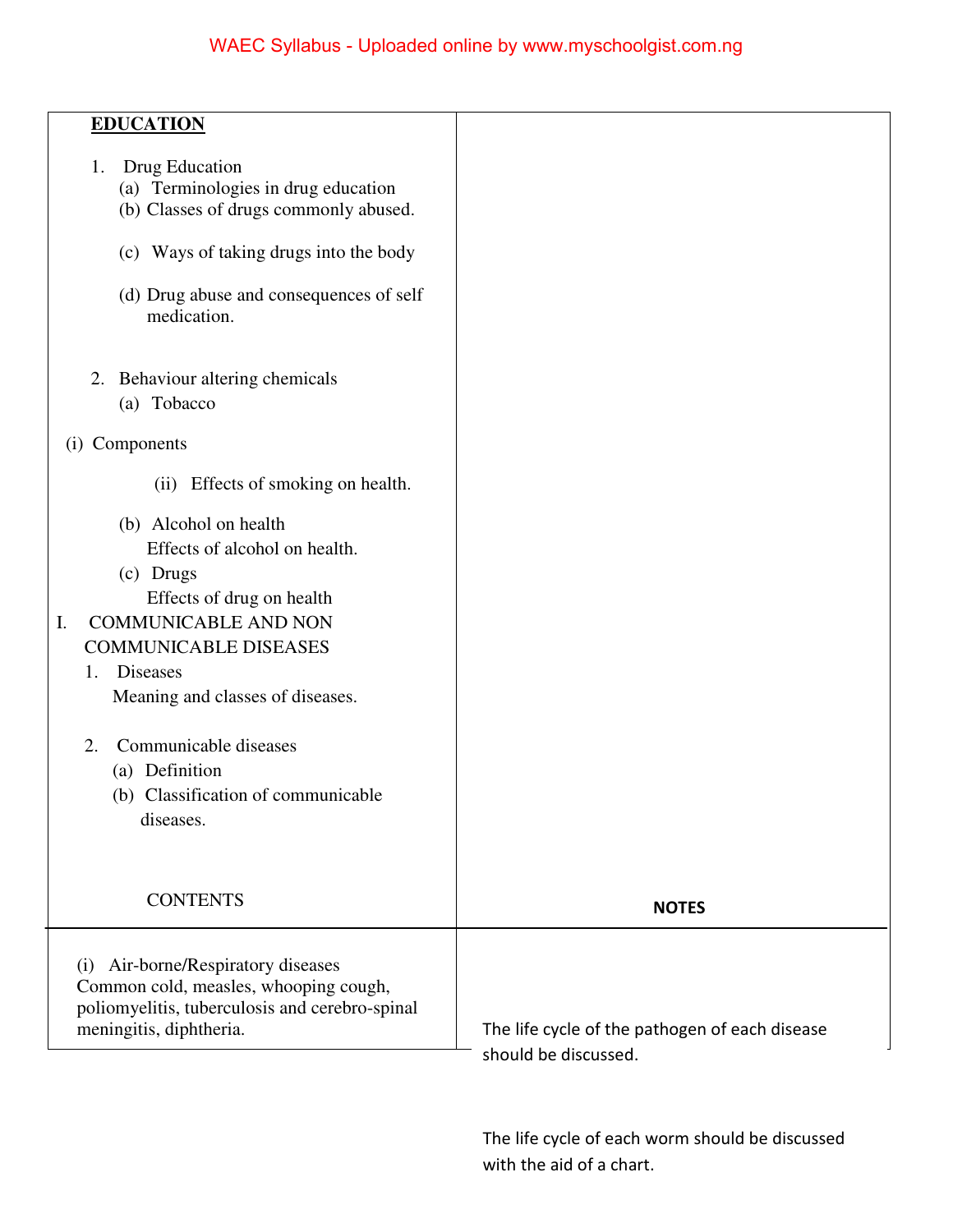|                                                                                                                                                                                                                                                                                                                                       | WAEC Syllabus - Uploaded online by www.myschoolgist.com.ng                                                                                                          |
|---------------------------------------------------------------------------------------------------------------------------------------------------------------------------------------------------------------------------------------------------------------------------------------------------------------------------------------|---------------------------------------------------------------------------------------------------------------------------------------------------------------------|
| (ii) Water/food-borne diseases: Dysentery,<br>cholera, typhoid fever and<br>schistosomiasis, guinea worm<br>(iii) Insect-borne diseases: Malaria, yellow<br>fever, trypanosomiasis and filariasis                                                                                                                                     |                                                                                                                                                                     |
| (iv) Worm infection:<br>Ascarislumbricoides (round worm)<br>(i)<br>(ii) Taeniasolium (tape worm)<br>(iii) Ancylostomaduodenale (Hook worm)<br>(iv) Dracunculus medinensis (Guinea worm)<br>(v) Animal-borne diseases rabies,<br>leptospoirosis<br>(vi) Contact diseases diseases; Gonorrhoea,<br>syphilis, Tineapedis (athlete/foot), |                                                                                                                                                                     |
| Taeniacapitis (ringworm) leprosy, scabies<br>and Acquired immune Deficiency<br>Syndrome (AIDS)<br>Factors necessary for communicable diseases<br>(c)<br>to occur:<br>Causative agent<br>(i)<br>Susceptible host;<br>(ii)<br>(iii) Transmission route (environment)<br>(d) Non-communicable diseases:                                  |                                                                                                                                                                     |
| <b>Types</b><br>Deficiency (scurvy, pellagra, rickets,<br>(i)<br>Kwashiorkor, anaemia, beriberi etc)<br>(ii) Diseases due to growth in cells, heredity<br>and normal disorders (cancer, diabetes,<br>epilepsy, haemophilia, heart disease,<br>hypertension. Ulcer, mental illness, sickle<br>cell, rheumatism, infertility, asthma,   |                                                                                                                                                                     |
| albinism etc.<br><b>CONTENTS</b>                                                                                                                                                                                                                                                                                                      | <b>NOTES</b>                                                                                                                                                        |
| <b>FAMILY LIFE AND HUMAN SEXUALITY</b><br>J.<br><b>EDUCATION</b>                                                                                                                                                                                                                                                                      | Secondary sexual characteristics in boys and girls<br>should be discussed.                                                                                          |
| 1. Human Reproduction<br>(a) Definition of terms: Reproduction; sex<br>gametes; ovulation; menstruation;<br>fertilization; pregnancy and gestation.                                                                                                                                                                                   | Candidates should observe/study the parts of the<br>reproductive organs in a mammal. Menstrual<br>cycle, sex determination, ante-natal care should be<br>discussed. |
|                                                                                                                                                                                                                                                                                                                                       | Causes of infertility should be discussed.<br>Artificial insemination and text tube babies should<br>be explained.                                                  |
|                                                                                                                                                                                                                                                                                                                                       | Meaning of sexuality, sexuality education, sexual<br>reproductive health rights, gender and equality<br>ولمصباط لمم طنوويبوومط                                      |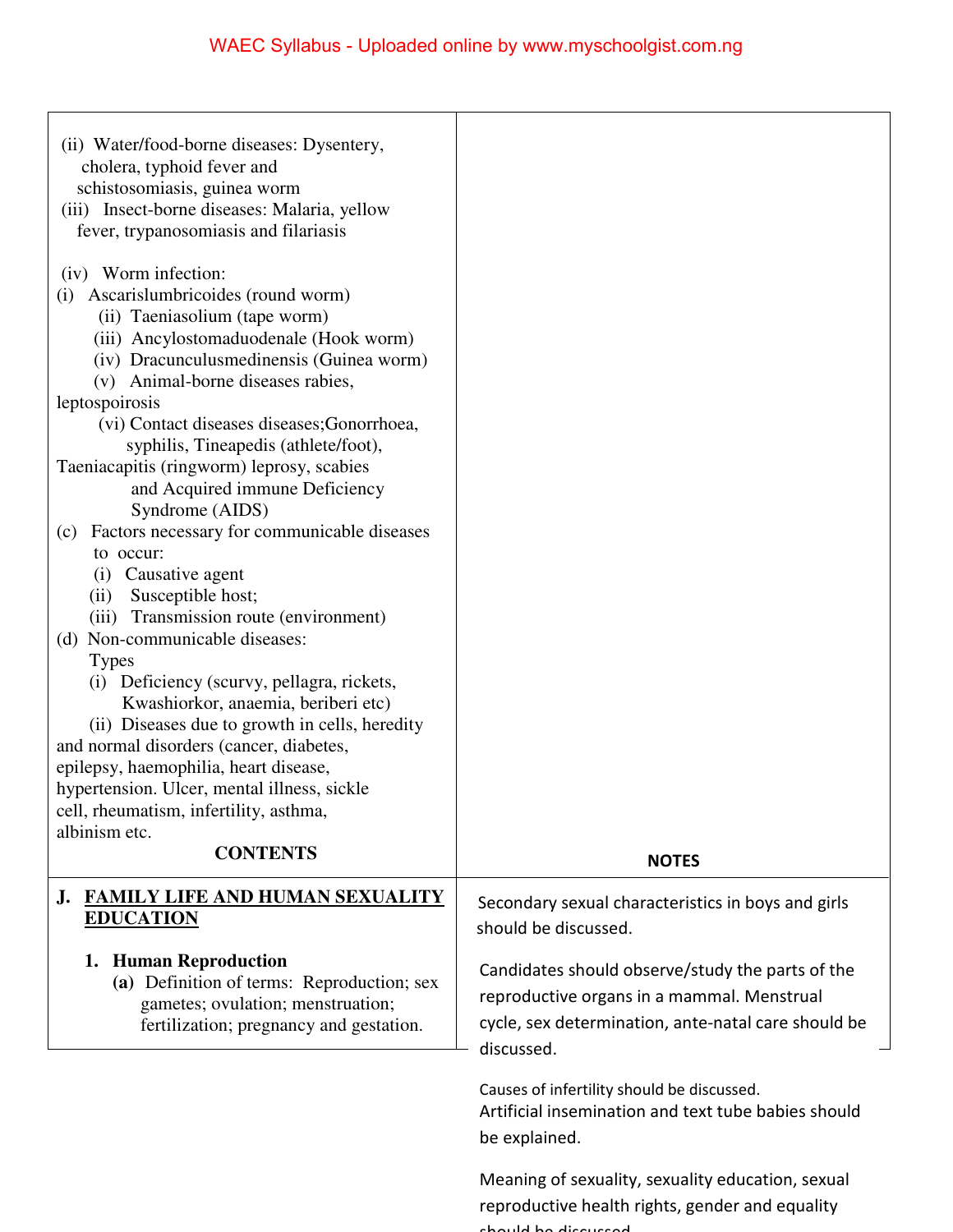- **(b)** Structures and functions of male and female reproductive organs.
- **(c)** Conception, pregnancy, foetal development and child birth
- **(d)** Diseases disorders of the reproductive system
- **2.** Human Sexuality Education (a) Meaning and importance
	- Life skills (Assertive Negotiation and communication skills)
- **3.** Family and family member roles.
	- (a) The family Meaning and types
	- (b) Family size
- **4.** Family life challenges: widowhood; single parenthood, pre-marital and extra-marital affairs, in-laws etc.
	- (a) Agencies promoting healthy family living
- **5.** Family planning and safe motherhood. (a) Meaning and need for family planning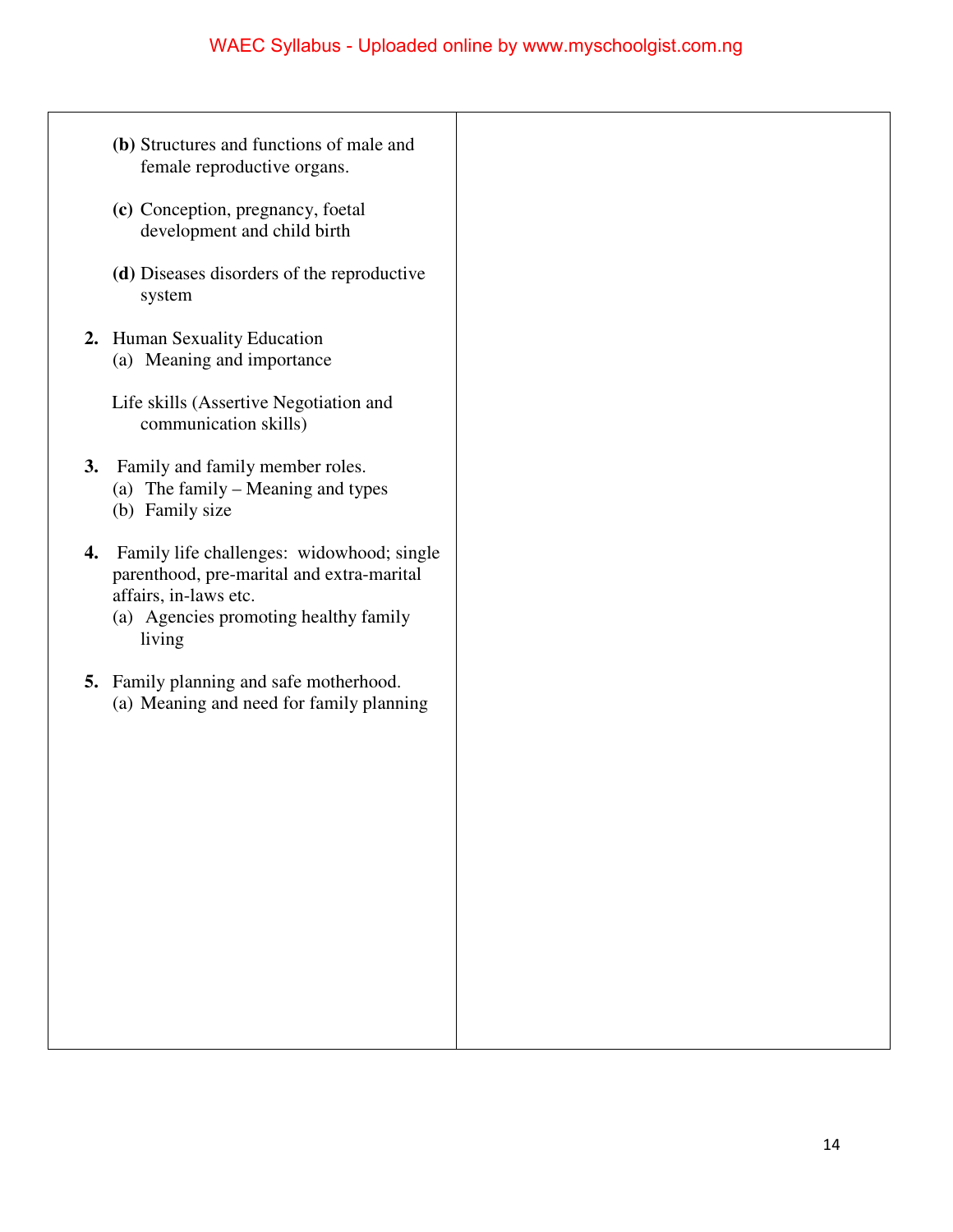| <b>CONTENTS</b>                                             | <b>NOTES</b>                                                                      |
|-------------------------------------------------------------|-----------------------------------------------------------------------------------|
|                                                             |                                                                                   |
| (b) Birth control methods                                   | Candidates should be able to distinguish between                                  |
| (c) Safe motherhood                                         | family planning and safe motherhood.                                              |
|                                                             |                                                                                   |
| <b>Population Education</b><br>5.                           | Candidates should be able to distinguish between                                  |
| (a) Meaning of population and population                    | population and census.                                                            |
| education.                                                  |                                                                                   |
|                                                             | Advantages of accurate census should be discussed.                                |
| Census and its problems<br>(b)                              |                                                                                   |
|                                                             |                                                                                   |
| Small and large population<br>(c)                           | Meaning and the interrelationship between emotional                               |
|                                                             | health and social health should be discussed.                                     |
| K. EMOTIONAL AND SOCIAL HEALTH                              |                                                                                   |
| 1. Interrelationship                                        | The attributes of emotional and social health should be                           |
| 2. Attributes:                                              | discussed.                                                                        |
| (a) Definition of personality and                           |                                                                                   |
| personality traits<br>(b) Personality problems and solution | Candidates should be able to identify personal<br>problems and proffer solutions. |
| 3. Mental health:                                           |                                                                                   |
| (a) Definition                                              | Candidates should be able to state factors that promote                           |
| (b) Promotion                                               | mental health.                                                                    |
| (c) Types and prevention                                    |                                                                                   |
| (d) Importance                                              | Types, causes prevention and management of mental                                 |
|                                                             | health should be discussed.                                                       |
| L. CONSUMER HEALTH EDUCATION                                |                                                                                   |
| Consumer health products and services<br>1.                 | Importance of mental and social health should be                                  |
| 2. Laws protecting the consumer                             | discussed.                                                                        |
|                                                             |                                                                                   |
|                                                             | The importance of checking label expiry dates<br>1.                               |
|                                                             | on products before purchase should be                                             |
|                                                             | highlighted.                                                                      |
|                                                             | Various agencies promoting consumers health should                                |
|                                                             | be discussed.                                                                     |
|                                                             |                                                                                   |
|                                                             | Mention features of genuine products and services                                 |
|                                                             |                                                                                   |
|                                                             |                                                                                   |
|                                                             |                                                                                   |
|                                                             |                                                                                   |
|                                                             |                                                                                   |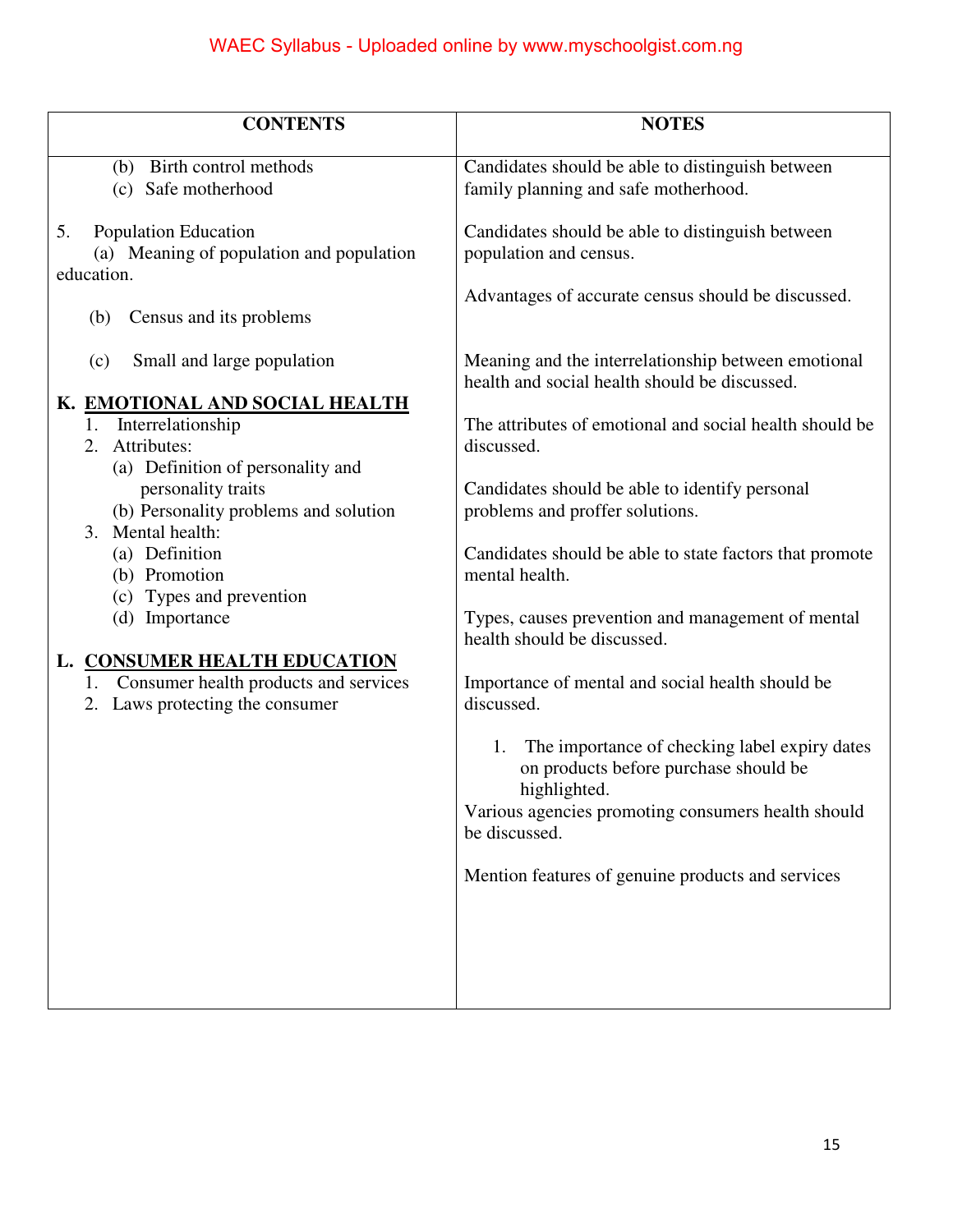|                | <b>CONTENTS</b>                                                                                                                                                              | <b>NOTES</b>                                                                                                                                                                                            |
|----------------|------------------------------------------------------------------------------------------------------------------------------------------------------------------------------|---------------------------------------------------------------------------------------------------------------------------------------------------------------------------------------------------------|
|                | 3. Factors influencing choice of consumer<br>products; Authencity; cost; availability;<br>accessibility; availability and advertisement.<br>4. Consumer health care services | Various types of health services: traditional medicine,<br>orthodox medicine, alternative methods of healing<br>(acupuncture, yoga and faith healing) should be<br>discussed.                           |
| 5.             | Quacks and quackery meaning and types                                                                                                                                        | Different types of quackery such as<br>1.<br>mechanical, electrical, drug and cosmetic and<br>medical quackery should be discussed<br>The danger of quacks and quackery should be<br>2.<br>highlighted. |
| 6.             | Health insurance and advertisement of<br>health products and services                                                                                                        | Meaning and importance of health insurance<br>1.<br>State of health insurance<br>2.                                                                                                                     |
| 7.<br>Nostrum: | (a) Definition and types<br>(b) Reasons for avoiding nostrum.                                                                                                                | 3. Advertisement of health products and consumer<br>services.<br>Types should include:<br>(1) Health tonic;<br>(2) Miracle substances;<br>(3) Magic portions;<br>(4) Amulets and talisman.              |